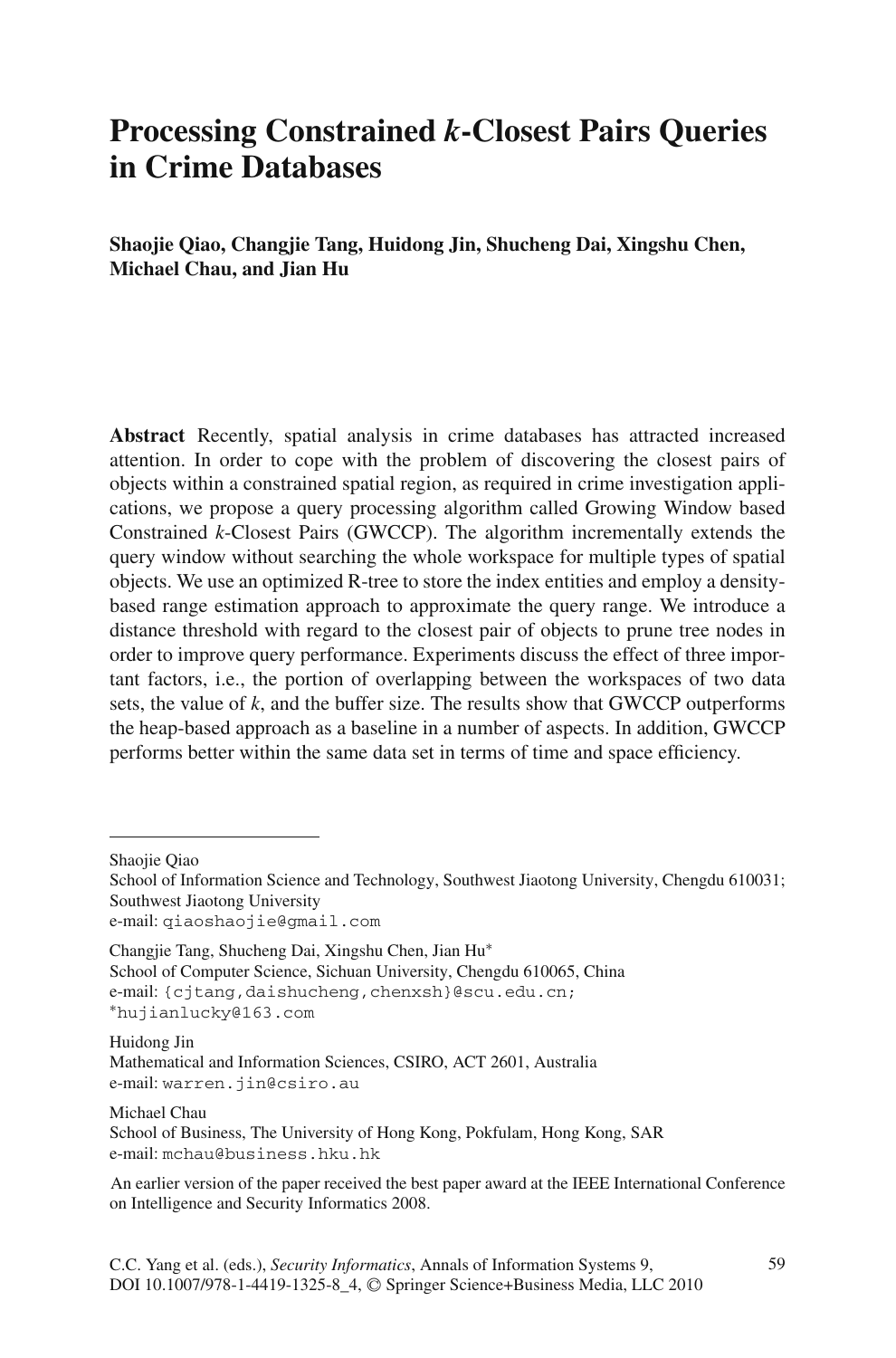**Keywords** Spatial analysis · Crime databases · Constrained closest pairs · Query processing · R-tree

## **1 Introduction**

Crime databases have developed into an important tool in crime investigate applications. In general, a "crime database" is defined as a spatial database that stores incident-based data focusing on the unique characteristics of a criminal incident that captures detailed crime characteristics, e.g., location, modus operandi, and time [\[1\]](#page-15-0). The locations of crime incidents illustrated in a crime-based map are represented by 2D points or 3D geometric entities.

Query processing for crime data has recently become popular, since the tragic events of September 11 and the subsequent anthrax contamination of letters produced a great effect on many aspects of society [\[2\]](#page-15-1). Crime investigators and anti-terrorism specialists typically maintain a spatial database storing the locations, distances, time, and other relevant information of crimes. For example, given the description of a fat suspect with long beard, a round face, and brown hair, an investigator is apt to find the closest pairs of spatial objects such as subways and airports where this criminal frequently visits. It is of practical value for law enforcement agencies to develop an efficient spatial query processing method in crime databases for predicting the potential crimes and preventing future crimes.

In addition, crime authorities can employ crime databases to allocate new facilities more appropriately. For instance, emergency calls to an emergency call center are dialed from various locations. For each call, a staff can generate a spatial event associated with an accident and dispatch ambulances to the scene of accident that is nearest to them. Another example is that the police station of New York City used its GIS to locate facilities and to respond to emergencies such as the attack on the World Trade Centers, in which location-based service plays an essential role in response and recovery efforts [\[3\]](#page-15-2).

As for security domain, it is important to discover the closest pairs of multiple types of objects (i.e., objects derived from distinct spatial data sets) in crime databases. For example, a policeman may need to find one or multiple closest pairs of roads and crime scenarios, instead of the closest pairs of roads, in an efficient and effective manner.

A very common spatial query is the "*k*-Nearest Neighbor Query" (*k*NN) [\[4\]](#page-15-3). For example, a staff may want to find the  $k$  ( $k>1$ , is the number of nearest neighbors) police officers closest to a crime scenario where a crime with *k* injured people occurred. The problem of "*k*-Closest Pairs Query" (*k*-CPQ) is an extension by combining nearest neighbor query with spatial join in order to find the *k*-closest pairs of spatial objects from two distinct data sets [\[5\]](#page-16-0). For example, anti-terrorist officers may be interested in finding the closest five supermarkets and banks, or the closest four bus stops and railways.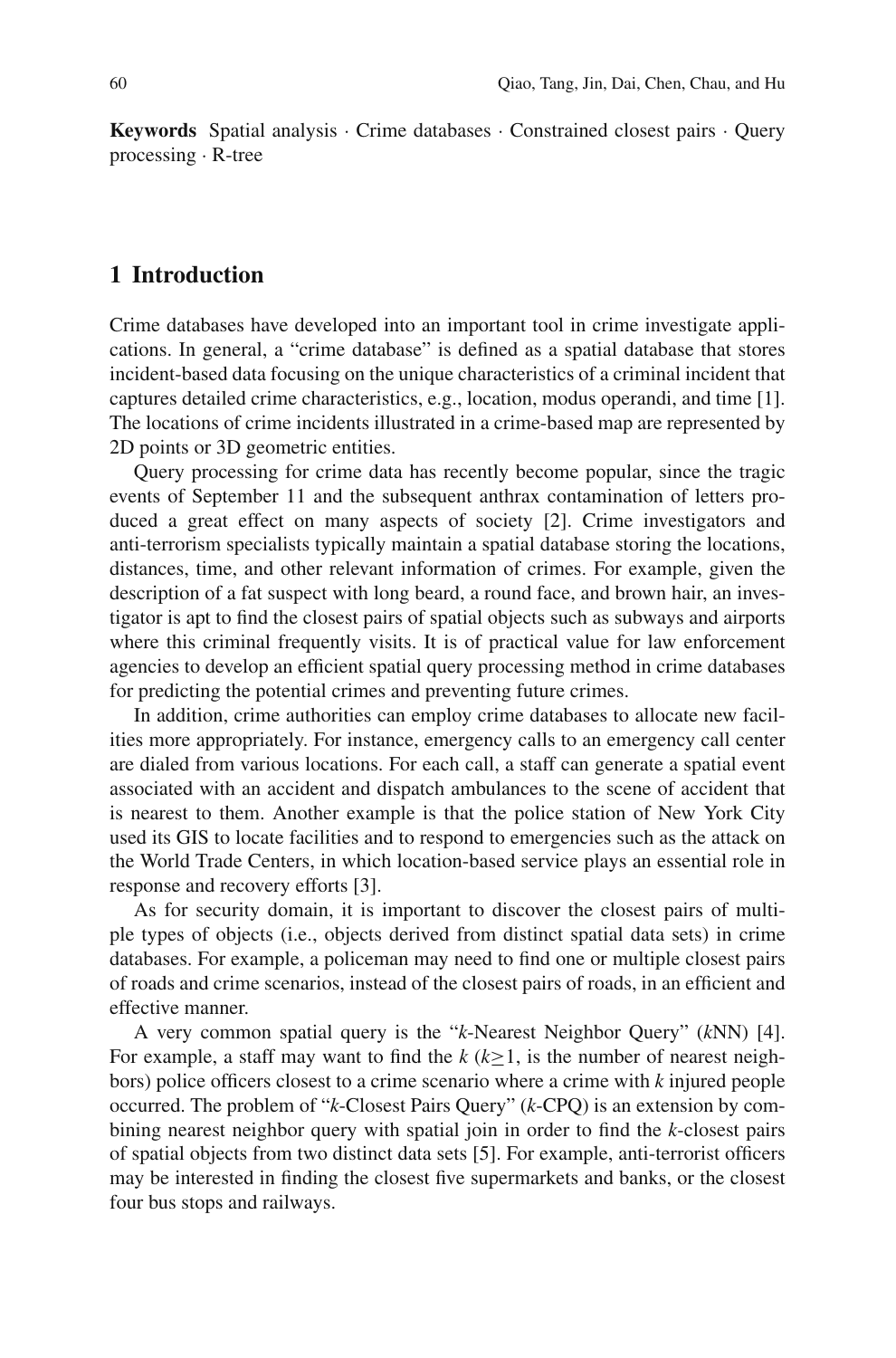In this study, the *k*-CPQ with a spatial constraint is called constrained *k*closest pairs query (*k*-CCPQ) [\[6\]](#page-16-1). This problem is of great practical value when applied to the security informatics domain of crime databases due to the following reasons.

- Typically, police officers often care for the query results within a given area which can help save query time instead of the whole space in the real-life scenarios.
- *k*-CCPQs may ask for *k*-closest pairs of any two types of objects. It is more appropriate for crime databases, since crime databases consist of multiple types of objects. For instance, the *k*-CCPQs in crime databases discovering the *k* pairs of subways and police departments resort to find the *k*shortest distances so that the police officer can efficiently dispatch police officers to the subways which are the possible targets of terrorist attack. In other words, it can assist in making an optimal allocation of police resources.

In order to solve the *k*-CCPQ problem in crime databases, we make the following contributions in this study:

- 1. We propose a novel constrained *k*-closest pairs query processing algorithm based on growing windows in crime databases, namely GWCCP. The window extends incrementally and terminates when discovering the *k*-CCPQs, which help eliminate the unnecessary distance calculations between spatial objects of crime incidents or other point locations.
- 2. We employ an optimized R-tree index structure to store the index entities and treat the distance of the maintained closest pair as a threshold. The closest pair whose distance is greater than this threshold is pruned which benefits reducing the response time of tracing criminals.
- 3. We use a density-based range estimation method to compute the square query range. It has some advantages. First, the space required to store the density information takes only several bytes. Second, every time a new range estimate is required, it is derived from the density of the previous window for query.
- 4. We conduct experiments to compare the proposed approach with the heap-based algorithm for *k*-CCPQ over two distinct crime data sets, and the results show that our algorithm performs well in most cases. In particular, the performance of GWCCP is better than SRCP-tree [\[7\]](#page-16-2) within the same data set.

<span id="page-2-0"></span>The rest of this chapter is organized as follows. Section [2](#page-2-0) surveys the related work. Section [3](#page-3-0) describes the problem of *k*-CCPQ and presents some useful metrics. Section [4](#page-4-0) introduces the density-based range estimation method and proposes the algorithm of *k*-CCPQ query. Section [5](#page-9-0) presents the performance studies of the proposed algorithm and discusses the experimental results. Finally, Section [6](#page-14-0) concludes this chapter with a summary and directions for future work.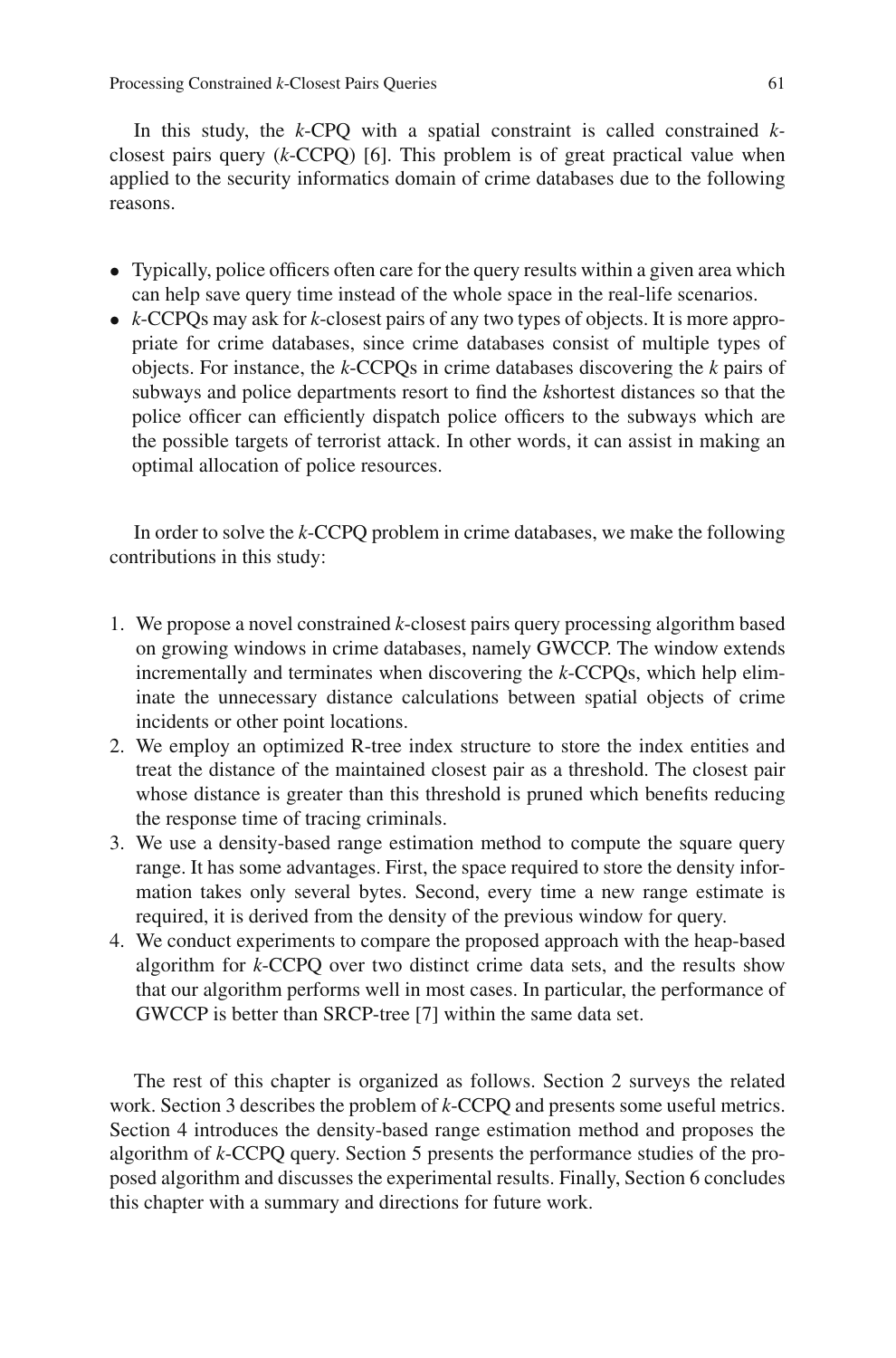## **2 Related Work**

The closest pairs query problem has unleashed a new wave of applications in the research of spatial databases [\[4](#page-15-3)[–6\]](#page-16-1). However, there is relatively little work that is relevant to the closest pairs query processing problem in crime databases that is important to the security informatics domain.

Much work on the closest pair query problem focuses on applying R-tree to *k*NN queries, because R-tree is an efficient spatial index structure of retrieving data items based on the location of each object [\[8\]](#page-16-3).

Roussopoulos [\[9\]](#page-16-4) proposed an R-tree algorithm for *k*NN queries. The disadvantage of the algorithm is that once a node is visited, all nodes in its sub-tree have to be visited as well.

To avoid direct accesses to spatial indices, Liu et al. [\[10\]](#page-16-5) transformed a *k*NN query into more window queries.

Hjaltason and Samet [\[11\]](#page-16-6) proposed two spatial join operations between two R-tree indices. However, the approach is still required to store every pair of index entries and spatial objects in a priority queue. Thus, it still cannot avoid a large number of disk accesses.

Corral proposed an improved approach known as the Heap algorithm [\[4\]](#page-15-3). But, this approach is not efficient when there is much overlap between two spatial data sets, and this study does not take into account the case of *k*-CPQ with spatial constraints.

Ferhatosmanoglu et al. [\[12\]](#page-16-7) applied some methods to answer the constrained nearest neighbor queries. However, the proposed algorithms are not suitable for *k*-CCPQ query.

The most similar work to this study has been explored by Shan. He made a good attempt to solve the *k*-CCPQ problem and proposed two kinds of SRCP-tree (Self Rang Closest Pair tree) [\[7\]](#page-16-2). However, SRCP-tree cannot support the CP (Closest Pair) query for multiple types of spatial objects.

To cope with the *k*-CCPQ problem in crime databases, we will introduce an efficient *k*-CCPQ query processing algorithm in the following section. This method can be applied to other spatial databases as well.

#### <span id="page-3-0"></span>**3 Problem Description**

In this study, the *k*-CCPQ problem in crime databases is to seek *k* pairs of crime sites in two distinct data sets, and the sites located within a given spatial constraint. The formal definition is shown below [\[4\]](#page-15-3).

**Definition 1 (***k***-CCPQ**) Given two spatial data sets,  $S = \{s_1, s_2, \ldots, s_M\}$  and  $T = \{t_1, t_2, \ldots, t_N\}$ , be stored in two R-trees  $T_M$  and  $T_N$ , respectively. The *k*-CCPQ of *S* and *T* with regard to a given spatial constraint *R* is defined as *k-*ordered pairs as follows: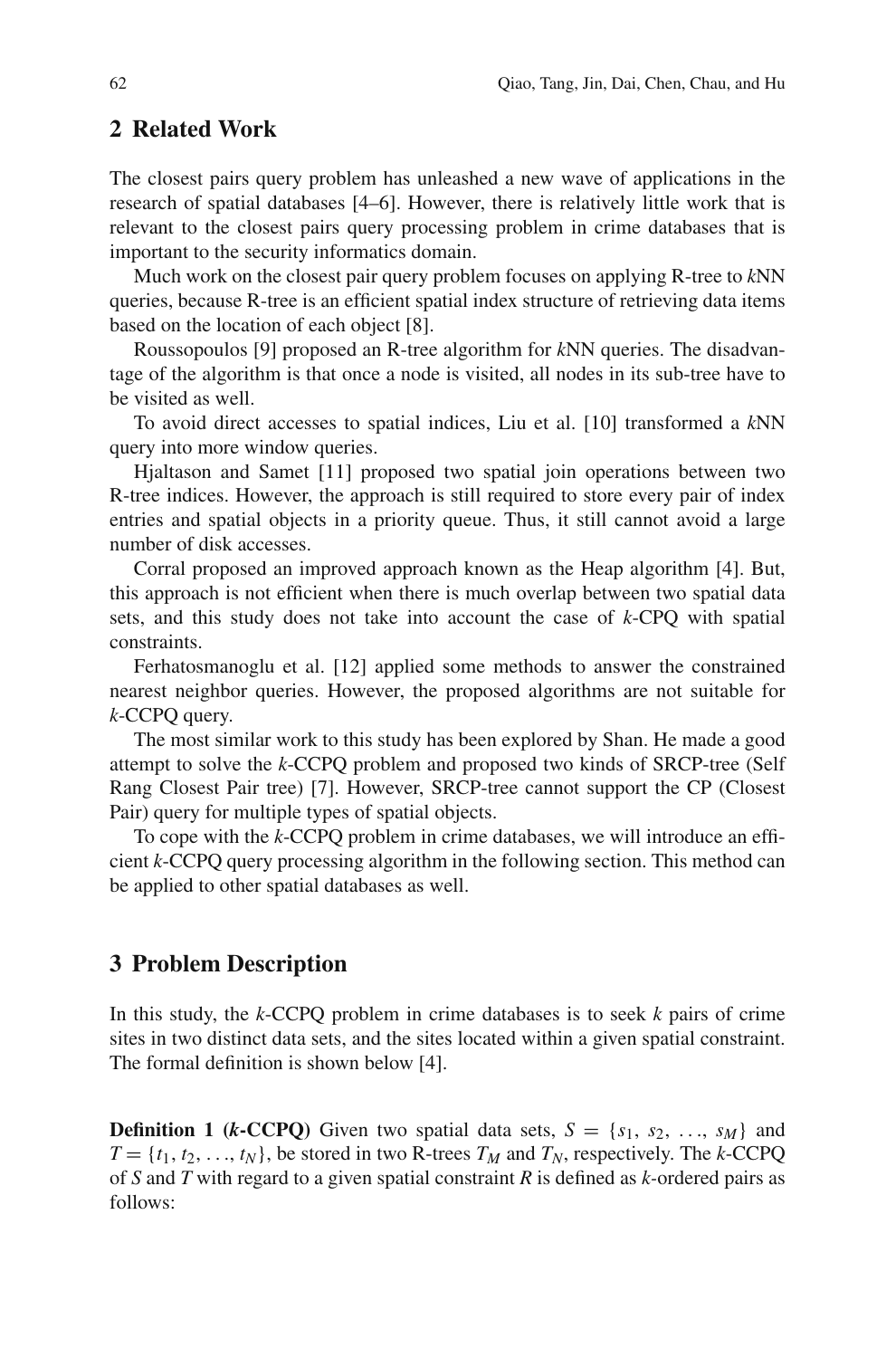$$
(s_{l_1}, t_{h_1}), (s_{l_2}, t_{h_2}), \ldots, (s_{l_k}, t_{h_k})
$$

where  $s_{l_1}, s_{l_2}, \ldots, s_{l_k} \in S$ ,  $t_{h_1}, t_{h_2}, \ldots, t_{h_k} \in T$ , and each  $s_i \in S$  and  $t_i \in T$  has similar characteristics, respectively,  $(s_l_1, s_l_2, \ldots, s_l_k)$  and  $(t_h_1, t_h_2, \ldots, t_h_k)$  are inside *R*, such that:

$$
dist(s_i,t_j) \geq dist(s_{l_k},t_{h_k}) \geq dist(s_{l_{k-1}},t_{h_{k-1}}) \geq \ldots \geq dist(s_{l_1},t_{h_1})
$$

$$
\forall (s_i,t_j) \in (S \times T\text{-}\{(s_{l_1},t_{h_1}), (s_{l_2},t_{h_2}), \ldots, (s_{l_k},t_{h_k})\}).
$$

The *k*-CCPQs from the Cartesian product of *S* and *T* within *R*are *k* pairs that have the shortest distances between all pairs of points that are formed by selecting one point from *S* and the other point from *T*. Although "dist" stands for Euclidean distance in this study, the proposed method can be easily adapted to Minkowski distance as well. Here, we will give the useful metrics to measure the distances between two spatial objects.

Given two MBRs for *S* and *T*, two spatial objects  $s_i \in S$  and  $t_i \in T$ . Following [\[4\]](#page-15-3), MinMinDist(*S*, *T*) is the shortest distance between *S* and *T* boundaries and defined as:

$$
MinMinDist(S,T) = min\{MiDist(s_i,t_i)\}
$$
\n(1)

where  $MinDist(s_i, t_i)$  represents the shortest distance between  $s_i$  and  $t_i$ .

MaxMaxDist(*S*, *T*) is the maximum distance between two points falling on *S* and *T* boundaries. MinMaxDist(*S*, *T*) is the minimum distance that guarantees that there is at least one pair of objects with distance smaller or equal to MinMaxDist [\[4\]](#page-15-3). They are defined below [\[4\]](#page-15-3).

$$
MaxMaxDist(S, T) = max\{MaxDist(s_i, t_i)\}\tag{2}
$$

$$
MinMaxDist(S, T) = min\{MaxDist(s_i, t_i)\}\tag{3}
$$

where  $MaxDist(s_i, t_i)$  represents the maximum distance between  $s_i$  and  $t_i$ .

<span id="page-4-0"></span>In crime databases, the MBRs of two data sets frequently overlap, because the criminals often commit an offense in a similar location. It is evident that the higher the portion of overlapping between two MBRs, the higher the probability that more pairs with small distances appear [\[4\]](#page-15-3). So, we propose a *k*-CCPQ processing algorithm especially suitable for handling the case of higher overlap between two data sets in this study.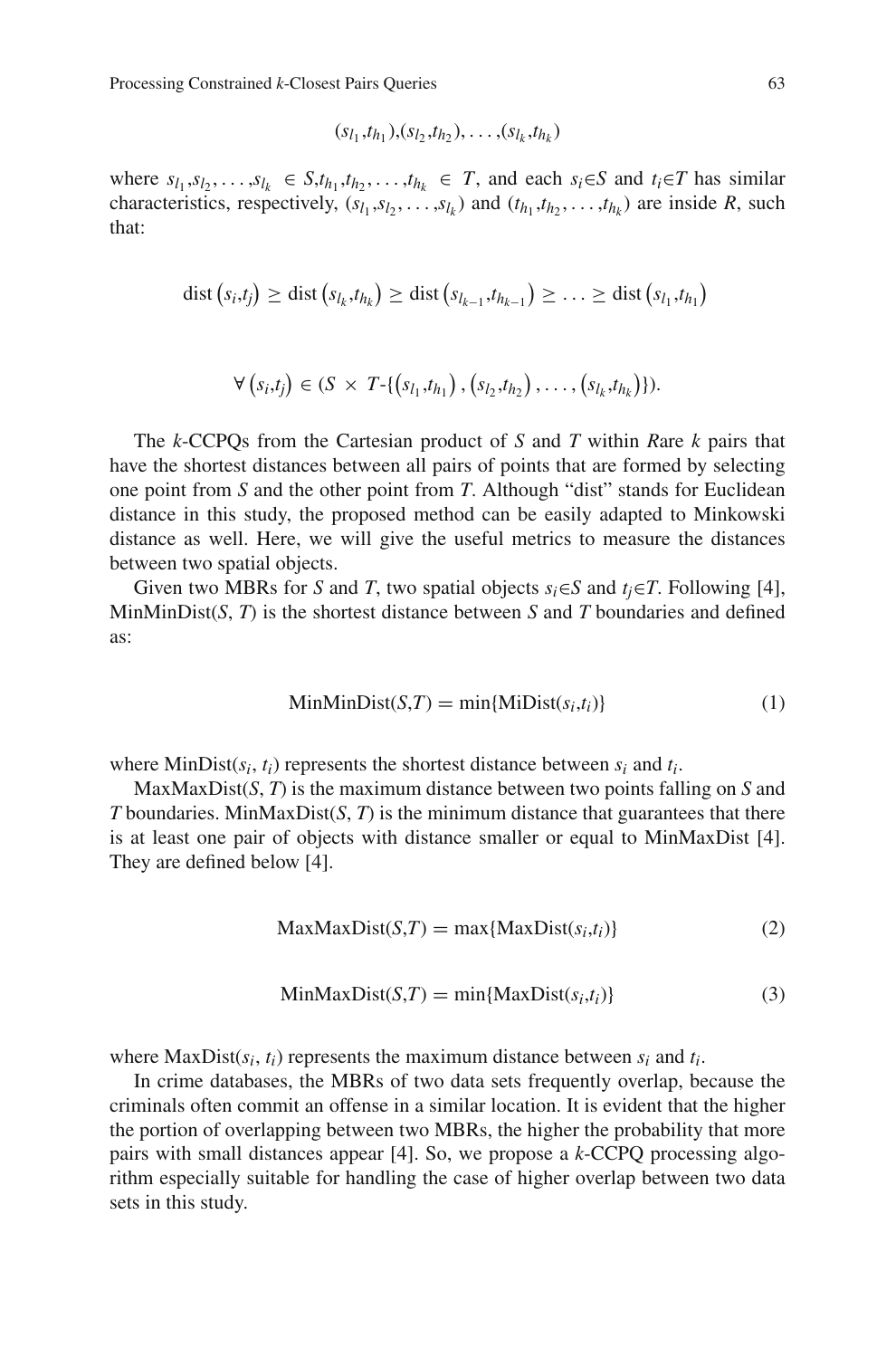## **4** *k***-CCPQ Processing Based on Growing Windows**

This section introduces a new algorithm for *k*-CCPQ in crime databases called GWCCP by combining a new R-tree derived from SRCP-tree [\[7\]](#page-16-2) to store the index entities and a density-based range estimation method [\[10\]](#page-16-5). The tree structure used in this paper is called C-tree. The main differences from the existing R-tree based index structures, such as Guttman's linear and quadratic R-tree [\[8\]](#page-16-3), are on the fol-lowing aspects [\[6\]](#page-16-1): (a) each index entry *i* is augmented with a triple  $(r_1, r_2, dist)$ , where  $r_1$  and  $r_2$  are the closest pair of objects in the sub-tree rooted by *i* and *distis* the distance between  $r_1$  and  $r_2$ ; (b) C-tree uses the Least Recently Used (LRU) buffer policy [\[13\]](#page-16-8) in spatial selection, and spatial join between distinct data sets.

The spatial constraint is represented by  $win = [(x_l, y_l); (x_u, y_u)]$ , where  $(x_l, y_l)$ and  $(x_u, y_u)$  are the lower-left and upper-right corners of the spatial constraint. In this study, each object is represented by a 2D point.

**Definition 2 (***k***-CCPQ on Windows)** Given a set of spatial objects denoted as *P*, and a window *w* in a spatial constraint *R*, the *k*-CCPQ on windows refers to find the *k*-closest pairs of objects from *P* located in *w*.

For instance, consider the query: "find the four pairwise closest airports and hotels located in a specified city." For this problem, we set a street zone in this city as a query window, and expand it to find the required CPs.

Figure [1](#page-5-0) gives an illustrative example of the *k*-CCPQ problem on windows, where the first data set is represented by stars while the second data set by crosses. Here, the window  $R$  depicted by the dashed line is a spatial constraint and the window *w* represented by the dashdotted line is an initial query window. In Fig. [1,](#page-5-0) we can observe that the 1-RCPQ is  $(p_2, q_1)$ , and the 2-RCPQs are  $(p_2, q_1)$  and  $(p_2, q_2)$ . Similarly, it is easy to find the 3-RCPQs, 4-RCPQs, etc.

<span id="page-5-0"></span>



Some useful notations are given here. Let *S* and *T* be two spatial data sets, *s* be an index entry pointing to some node in a C-tree, *Node*(*s*) be the node that *s* points to, and  $Sub\_tree(s)$  is the sub-tree rooted by  $Node(s)$ . The C-tree stores the closest pair information by a triple  $(o_1, o_2, dist)$  along with the index entry pair  $(p_1, p_2)$ .  $(o_1, o_2)$  is the closest pair of objects, where  $o_1$  and  $o_2$ come from objects indexed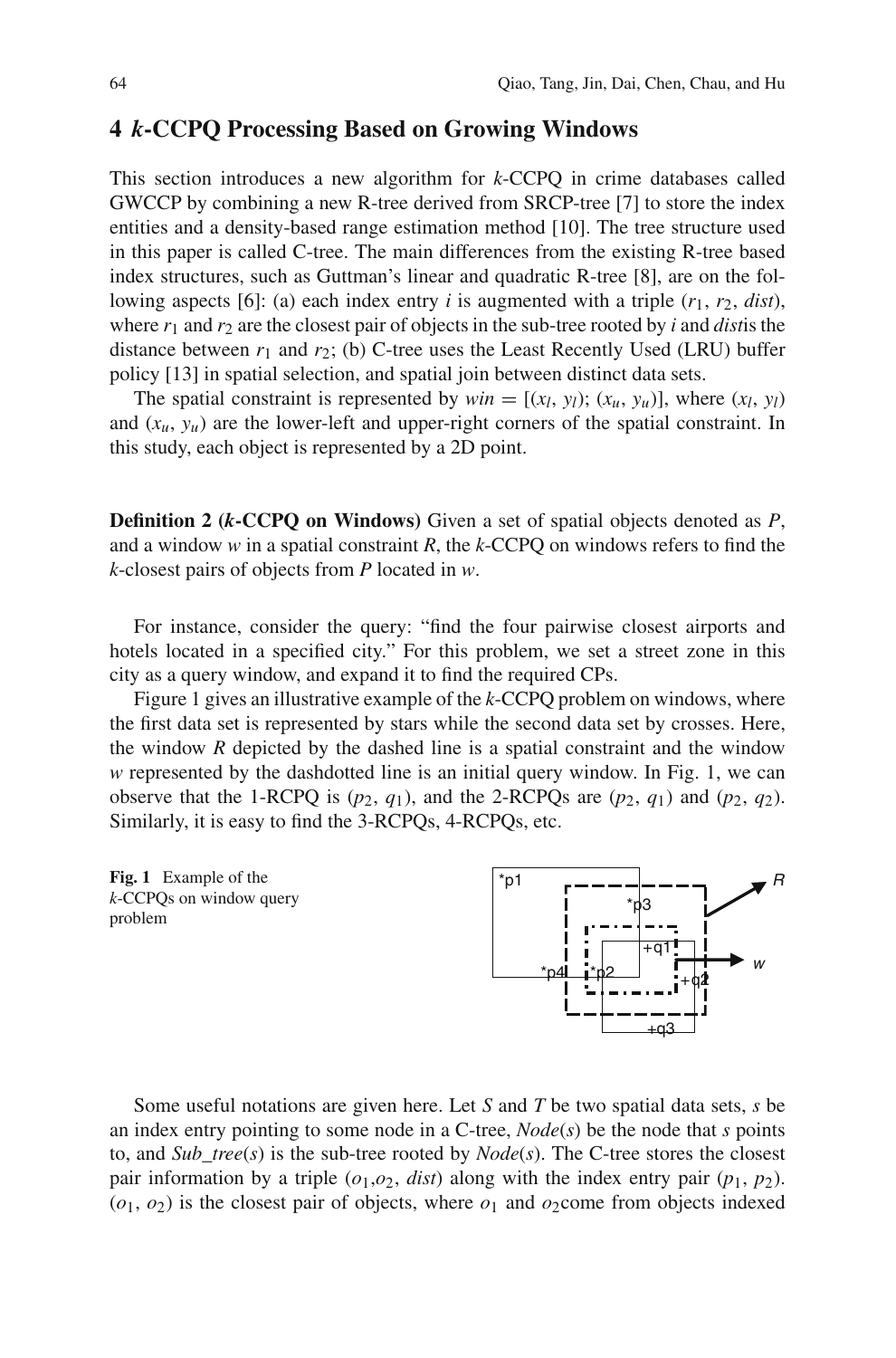by *Sub* tree( $p_1$ ) and *Sub* tree( $p_2$ ), respectively. In a C-tree, we borrow the buffer model proposed by Bhide [\[13\]](#page-16-8) to manage the node update operations.

# *4.1 Node Insertion*

C-tree uses the regular R-tree insertion algorithm to insert objects [\[7\]](#page-16-2). Let  $\{(s_1, t_1),$  $(s_2, t_2), \ldots, (s_n, t_n)$  be the index entry pairs pointing to the tree nodes that are along the insertion path, where  $s_1$  points to the root node of  $S$ ,  $s_n$  points to the leaf node that represents a newly inserted object, and  $Node(s_i)$  is a parent node of  $Node(s_{i+1})$ .

 $(s_i, t_i)$  needs to be updated iff there is an object *r* in the sub-tree rooted by *Node*( $s_i$ ), and an object  $r \cdot$  in the sub-tree rooted by *Node*( $t_i$ ) satisfying dist( $r$ ,  $r \cdot$ )  $\leq$  dist( $s_i$ ,  $t_i$ ). If it finds such an object  $r \cdot$ , then update the closest pair; otherwise,  $(s_i, t_i)$ *ti*) keeps unchanged.

## *4.2 Node Update*

If an object is changed, its index record must be deleted, updated, and then reinserted. The node update algorithm is shown as follows:

#### **Algorithm 1:** Node Update

```
Input: two C-tree A, B
Output: two updated C-tree A', B'
Method:
```
- 1. **For** (every object  $p$  in  $A$ )
- 2. **If** (there is a path from the root node to *p*)
- 3. Update the node along the path;
- 4. **End if**
- 5. **If** (the object in *A* does not have the node in the same level)
- 6. Update the leaf node in *B*;
- 7. **End if**
- 8. **End for**
- 9. **For** (every object *q* in *B*)
- 10. Apply the similar update operation as the object in *A*;
- 11. **End for**

In step 2, we update the node as finding the node in the same level in *B* by using the closest pair computation method of SRCP-tree [\[7\]](#page-16-2). Note, for the node deletion operation, if  $p$  is a leaf node, C-tree uses the plane-sweep algorithm  $[14]$  to find the new closest pair of objects.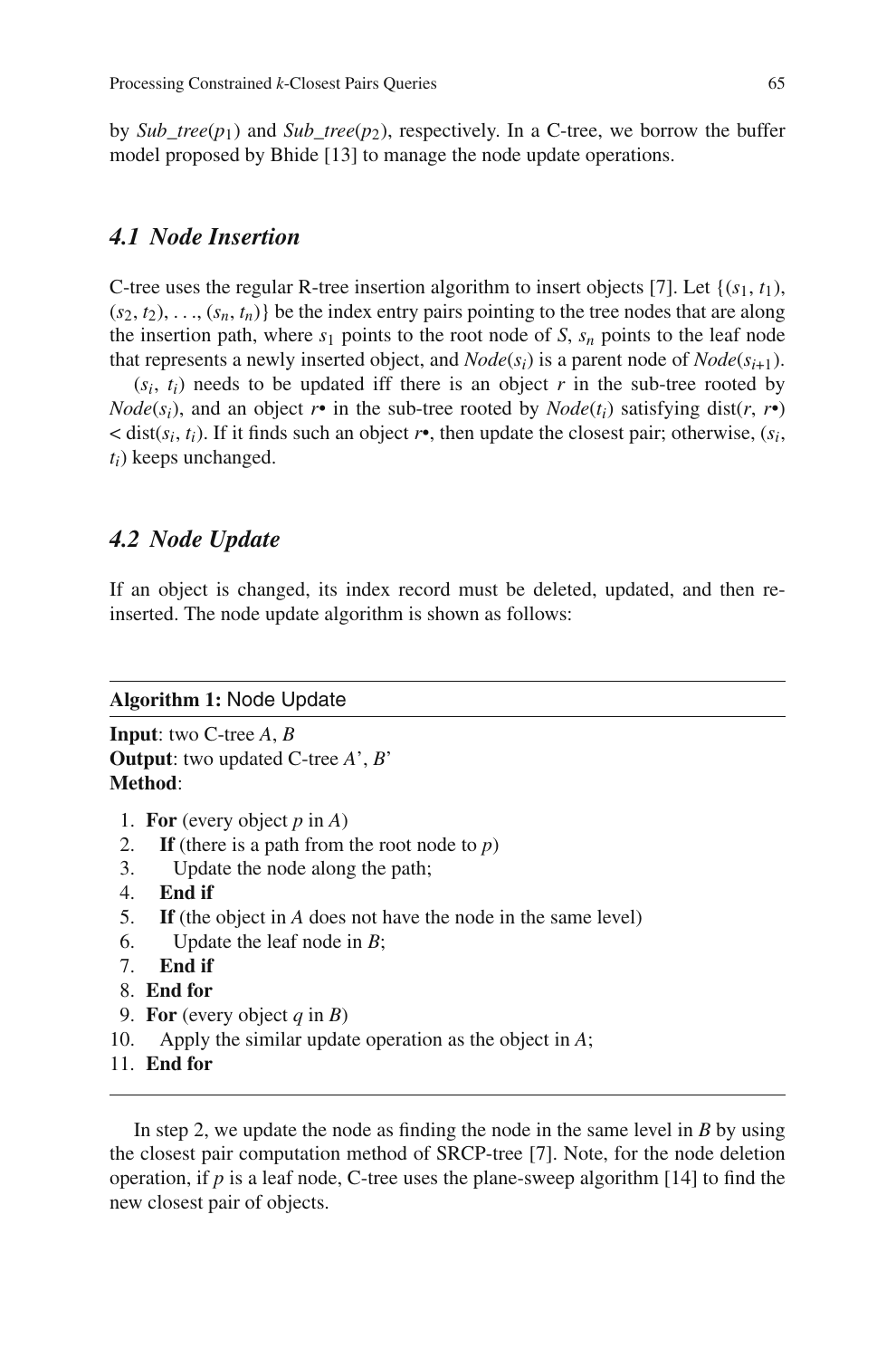# *4.3 Query Processing*

In this section, we propose a new window query algorithm, namely WinQuery [\[6\]](#page-16-1), to find the *k*-CCPQs, and borrow the idea of density-based *k*NN query algorithm [\[10\]](#page-16-5) to this approach.

First, we use the EstiRange1 function [\[10\]](#page-16-5) to approximate the query radius. The difference from EstiRange1 function is that GWCCP uses the square query method instead of the circle query used in [\[11\]](#page-16-6). The initial radius  $r_0$  can be calculated by the following equation:

$$
r_0 = \sqrt{\frac{k(x_u - x_l)(y_u - y_l)}{N}}
$$
(4)

The query range *W* in the intersecting portion between the spatial constraint *R* and two existing spatial data sets *S* and *T*needs to be calculated first. The *x*-axis value of the upper-right corner of *W* is computed by Equation [5.](#page-7-0) Similarly, this equation can be applied to compute  $x_l$ ,  $y_l$ , and  $y_u$ .

<span id="page-7-0"></span>
$$
W.x_u = \min\{R.x_u, \max\{S.x_u, Tx_u\}\}\tag{5}
$$

Second, we obtain the results from the estimated range by calling the WinQuery algorithm as shown in Algorithm 2 and the results are inserted into a temporary queue *temp*. θ, is a threshold that is used to determine whether to add a node or not, and its initial value is set as  $\theta = \infty$ , which represents a sufficiently large integer.

Then, create an empty priority query *priority* to store the closest pairs and find the *k*-CPQs within the new window. The algorithm terminates when *count* (the number of closest pairs found so far) is larger than or equal to *k*; otherwise, closest pairs have to be further obtained by gradually extending the window. The growing range is computed from the current window by the EstiRange2 function [\[10\]](#page-16-5). EstiRange2 returns a query radius denoted as  $r_n$ . The function used in this study is distinct from the one proposed in [\[10\]](#page-16-5). When *count*  $= 0$ , we use the factor of 1.5 (that is an empirical value by experiments) instead of 2 to expand the radius. When *count* ∈  $(0, k-1]$ , the denominator under the radical sign does not have the factor of  $\pi$ , this is because we use square query. The query radius is defined in Equation [6.](#page-8-0)

#### **Algorithm 2:** WinQuery(C-tree *S*, C-tree *T*, Window *w*)

- 1. Create an empty queue *temp*;
- 2. **If** (both objects from *S* and *T* in the closest pair are inside *w*)
- 3. Put the closest pair into a priority queue *queue*;
- 4. **End if**
- 5. **While** (*queue* is not empty)
- 6. Pops one triple (*e*1, *e*2, *dist*) from *queue*;
- 7. **If**  $(dist > \theta)$
- 8. Continue;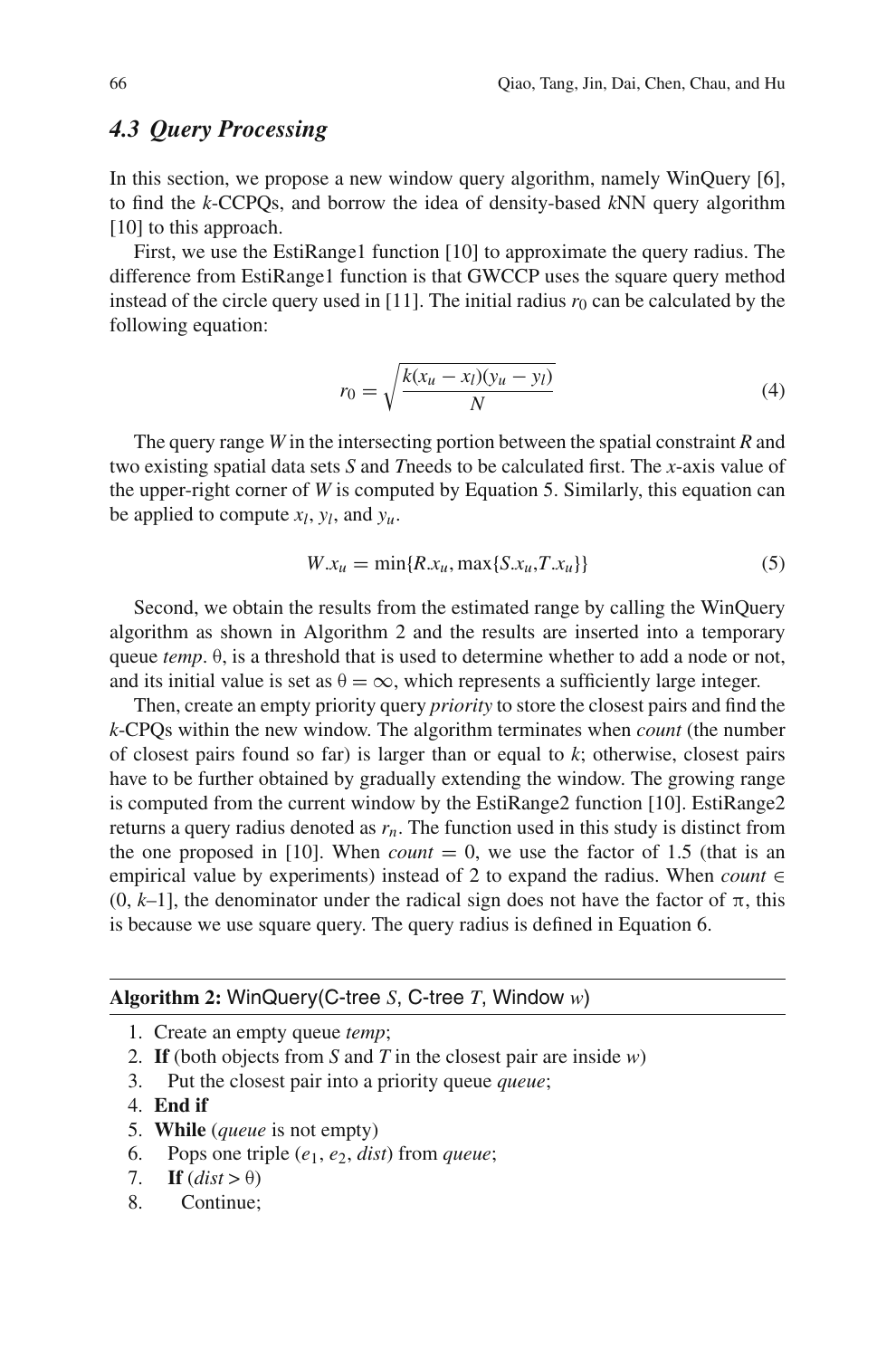- 9. **End if**
- 10. **If** (both  $Node(e_1)$  and  $Node(e_2)$  are leaf nodes)<br>11 **For** (every object set  $\epsilon \text{Node}(e_1)$  and set  $\epsilon \text{Node}(e_2)$ )
- 11. **For** (every object  $se_1 \in Node(e_1)$  and  $se_2 \in Node(e_2)$  in *w*)<br>12. **If** (the distance between these two objects is smaller the
- **If** (the distance between these two objects is smaller than  $\theta$ )
- 13. Update *temp* and  $\theta = \text{MinMinDist}(se_1, se_2);$ <br>14 End if
- 14. **End if**
- End for
- 16. **End if**
- 17. **If**  $(Node(e_1)$  and  $Node(e_2)$  are not leaf nodes)<br>18. **For** (every object  $se_1 \in Node(e_1)$  and  $se_2 \in No$
- 18. **For** (every object  $se_1 \in Node(e_1)$  and  $se_2 \in Node(e_2)$  in *w*)<br>19. **Prune** such nodes  $se_1$  and  $se_2$  whose dist
- 19. Prune such nodes *se*<sup>1</sup> and *se*<sup>2</sup> whose distances to their corresponding root nodes are greater than *T*;
- 20. Compute *MinMaxDist* between  $se_1$  and  $se_2$  denoted as *dist*;<br>21. **If** (*dist*  $\lt \theta$  and there are *k* elements in *queue*)
- **If**  $dist < \theta$  and there are *k* elements in *queue*)
- 22. Update  $\theta$  to be the maximum value between the distance value of the top element in *queue* and *dist*;
- 23. Compute the *MinMinDist* value between  $se_1$  and  $se_2$ ;
- 24. **If** (it is less than  $\theta$ )
- 25. Push (*se*1, *se*2, *MinMinDist*) to *queue*;
- 26. **End if**
- 27. **End if**

#### 28. **End for**

#### 29. **End if**

- 30. **If** ( $e_1$  is a leaf node and  $e_2$  is an internal node)
- 31. **For**(every object  $se_2 \in Node(e_2)$  in *w*)<br>32. Prune  $se_2$  whose distance to its root
- 32. Prune  $se_2$  whose distance to its root node is greater than  $\theta$ ;<br>33 **Find for**
- 33. **End for**

#### 34. **End if**

35. Use the similar manner as shown in lines 17–29 to handle the case that  $e_1$  is a leaf node and  $e_2$  is an internal node;

#### 36. **End while**

<span id="page-8-0"></span>37. Pop all triples from *temp*;

$$
r_n = \begin{cases} \frac{1.5^* r_{n-1}}{N} & \text{if count } = 0\\ \sqrt{\frac{k}{D(\text{win})}} & \text{if } 0 < \text{count } \le k - 1 \end{cases}
$$
 (6)

where *D*(*win*) is the density of the window defined as follows:

$$
D(\text{win}) = \frac{\text{count}}{(\text{win}.x_u - \text{win}.x_l) \times (\text{win}.y_u - \text{win}.y_l)}
$$
(7)

Finally, we use the similar manner as shown in lines 5–36 to find other CPs.

The WinQuery algorithm plays an essential role in coping with *k*-CCPQ problem. The time complexity of WinQuery is similar to that of the Heap algorithm [\[4\]](#page-15-3) and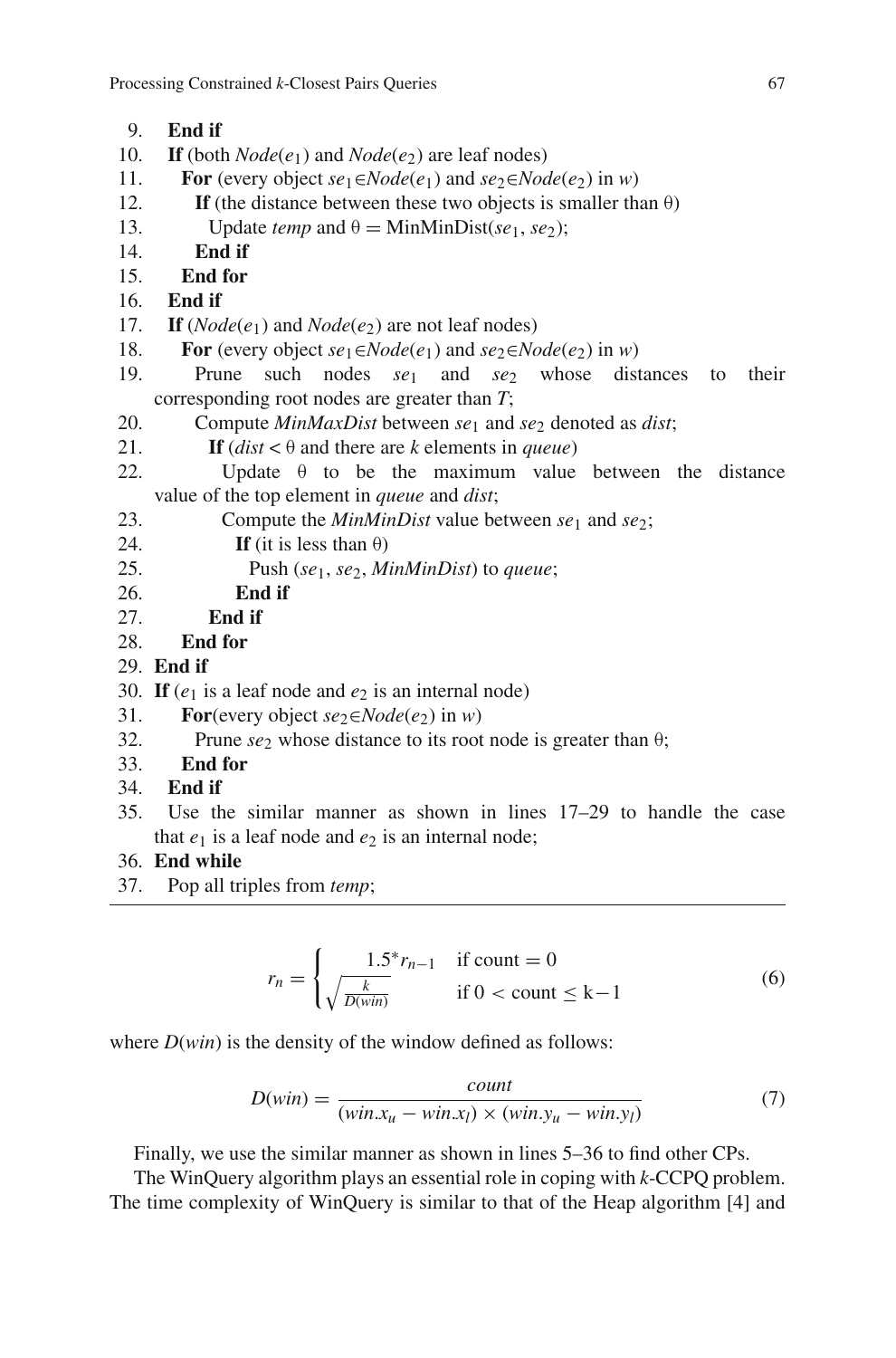SRCP-tree [\[7\]](#page-16-2). However, WinQuery performs better than the above two algorithms. This is because it uses a threshold  $\theta$  as a filter to compress the size of the queue and applies an LRU buffer policy to cache the index entities. We will compare and analyze the performance of the above three algorithms in Section [5.](#page-9-0)

In WinQuery, we compute the closest pairs based on Equation [\(8\)](#page-9-1). There is at least one pair  $(s_i, t_j)$  where  $s_i \in S$ ,  $t_i \in T$ , such that:

<span id="page-9-1"></span>
$$
MinMinDist(S, T) \le Dist(s_i, t_j) \le MinMaxDist(S, T)
$$
\n(8)

Essentially, the proposed *k*-CCPQ algorithm can be generalized to handle other *k*-CPQ problems and is appropriate for other spatial objects. For instance, WindQuery is applicable to achieve continuous monitoring of nearest neighbors in highly dynamic scenarios where the objects move frequently and arbitrarily.

## <span id="page-9-0"></span>**5 Experiments**

The proposed algorithms were implemented in Java using spatial index library [\[15\]](#page-16-10). In order to measure the performance of GWCCP, we compare it with the typical *k*-CPQ processing algorithm, i.e., the Heap algorithm [\[4\]](#page-15-3) that is non-recursive and evaluated to be better for the *k*-CPQ problem than other algorithms proposed in [\[4\]](#page-15-3), and SRCP-tree [\[7\]](#page-16-2). To facilitate comparison, we extended Heap to handle the *k*-CCPQ problem in a given query range. Here, we call the new heap-based algorithm RHeap for short.

For each set of experiments, we use the following real-world and synthetic data sets.

- The synthetic data sets of distinct cardinalities are denoted by points with *x* and *y* coordinates. They are the sample data for the crime mapping and analysis tool CrimeStat [\[16\]](#page-16-11) following a Bayesian distribution. They are used in the Journey to Crime module. CrimeStat is a spatial statistics package that can analyze crime incident location data and it provides a variety of tools for the spatial analysis of crime incidents [\[17\]](#page-16-12).
- Two real-world data sets are from sample programs of Crime Travel Demand Module in CrimeStat. They consist of 65,536 traffic analysis zones represented by longitude and latitude. The data generating involves putting together the necessary data to estimate the model. This includes selecting an appropriate zone system, obtaining data on crime trips and allocating it to zones, obtaining zonal variables that will predict trips, creating possible policy, and obtaining one or more modeling networks [\[17\]](#page-16-12). The detailed description is available at http://www.icpsr.umich.edu/CRIMESTAT/files/CrimeStatChapter.11.pdf.

We conduct experiments on a PC of 2.4 GHz Pentium 4 processor with 512 MB of RAM. To comply with RHeap, the tree node capacity was set to 21, and the minimum capacity was set to 7, due to the reason given in [\[18\]](#page-16-13). To facilitate comparison,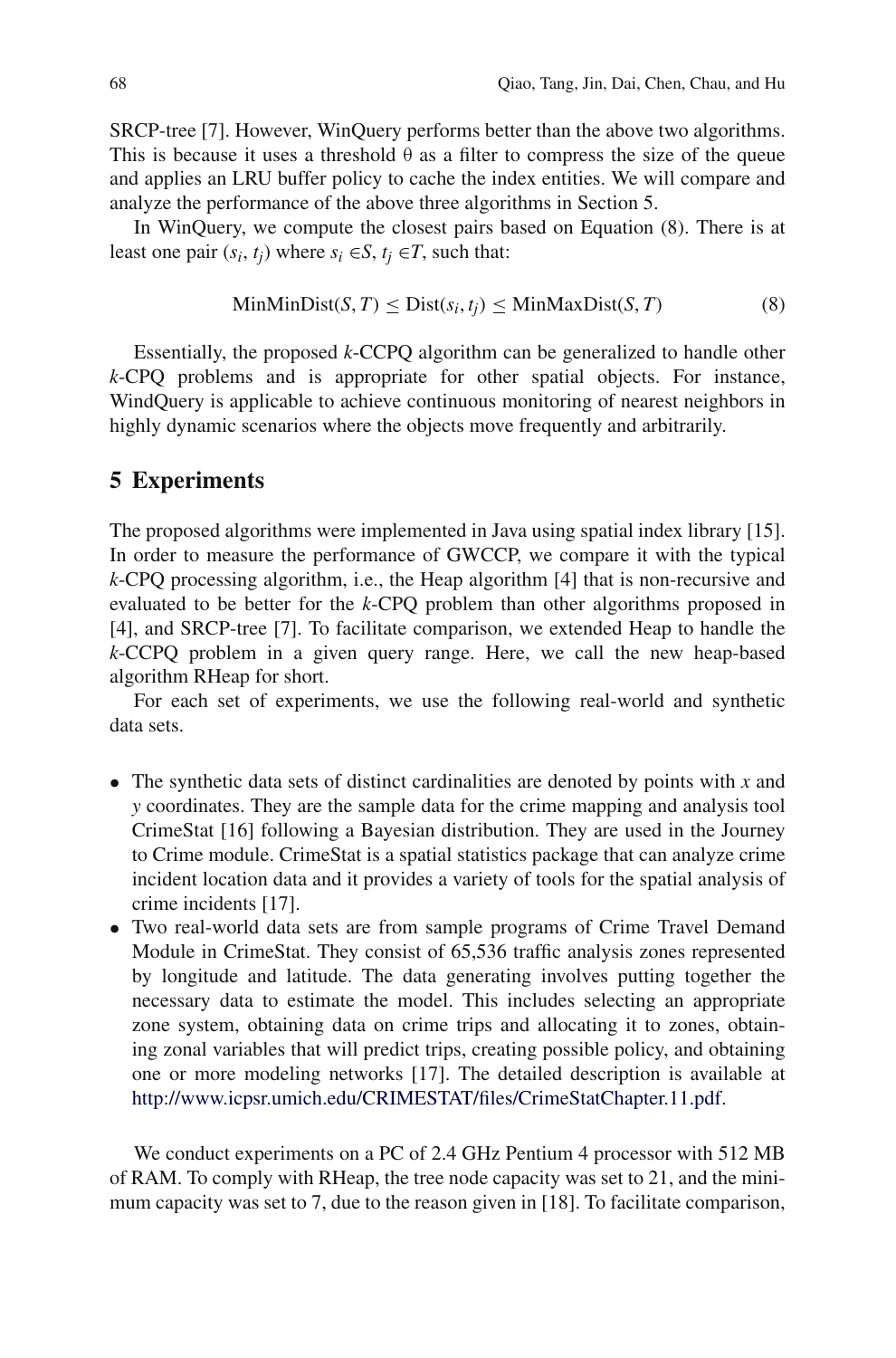each experiment was run ten times and the average value was used to evaluate the performance.

We perform extensive experiments aiming to compare the performance of GWCCP with RHeap over two distinct data sets, and with SRCP-tree within the same data set, respectively, for the *k*-CCPQ problem in the crime databases. The experimentations consist of evaluating the effect of three important factors, i.e., the portion of overlapping between two data sets, the value of *k*, and the LRU buffer size.

## *5.1 Query Time Comparison of 1-CCPQ Algorithms*

In this section, we compare the query time performance between GWCCP and RHeap. Both algorithms are evaluated with respect to the size of the data sets in distinct portions of overlapping between two data sets. To facilitate comparison, we assume zero buffer size for C-trees in this experiment.

Figure [2](#page-10-0) illustrates the performance of both algorithms on 1-CCPQ between synthetic data under varying cardinality in (a) 0% and (b) 100% overlapping workspaces, respectively. The memory cost of 1-CCPQ for real-world data sets is shown in Fig. [3.](#page-11-0) Notice that the similar comparison results can be found for any other value of  $k$  as well, here we only give the results when  $k=1$ .

<span id="page-10-0"></span>

**Fig. 2** Query time comparison of 1-CCPQ algorithms on synthetic data in: (**a**) 0% and (**b**) 100% overlapping workspaces

As shown in Fig. [2,](#page-10-0) GWCCP decreases the query time with respect to RHeap by a factor of 1.8–2.5 for no overlap cases between two data sets. When the data sets overlap (Fig. [2\(](#page-10-0)b)), GWCCP also performs well, and achieves time saving of 1–4 times. One reason is that C-tree uses the shortest distance threshold  $\theta$  instead of zero as the priority of the closest pairs, which increases the chance that a pair can be pruned from the priority queue in order to reduce the computations of *k*-CCPQs between two distinct data sets. In Fig. [3,](#page-11-0) the memory cost remains almost unchanged as the data set grows due to the threshold  $\theta$  that helps save the memory. In addition, we can see that the query time in terms of GWCCP does not increase drastically with the data size.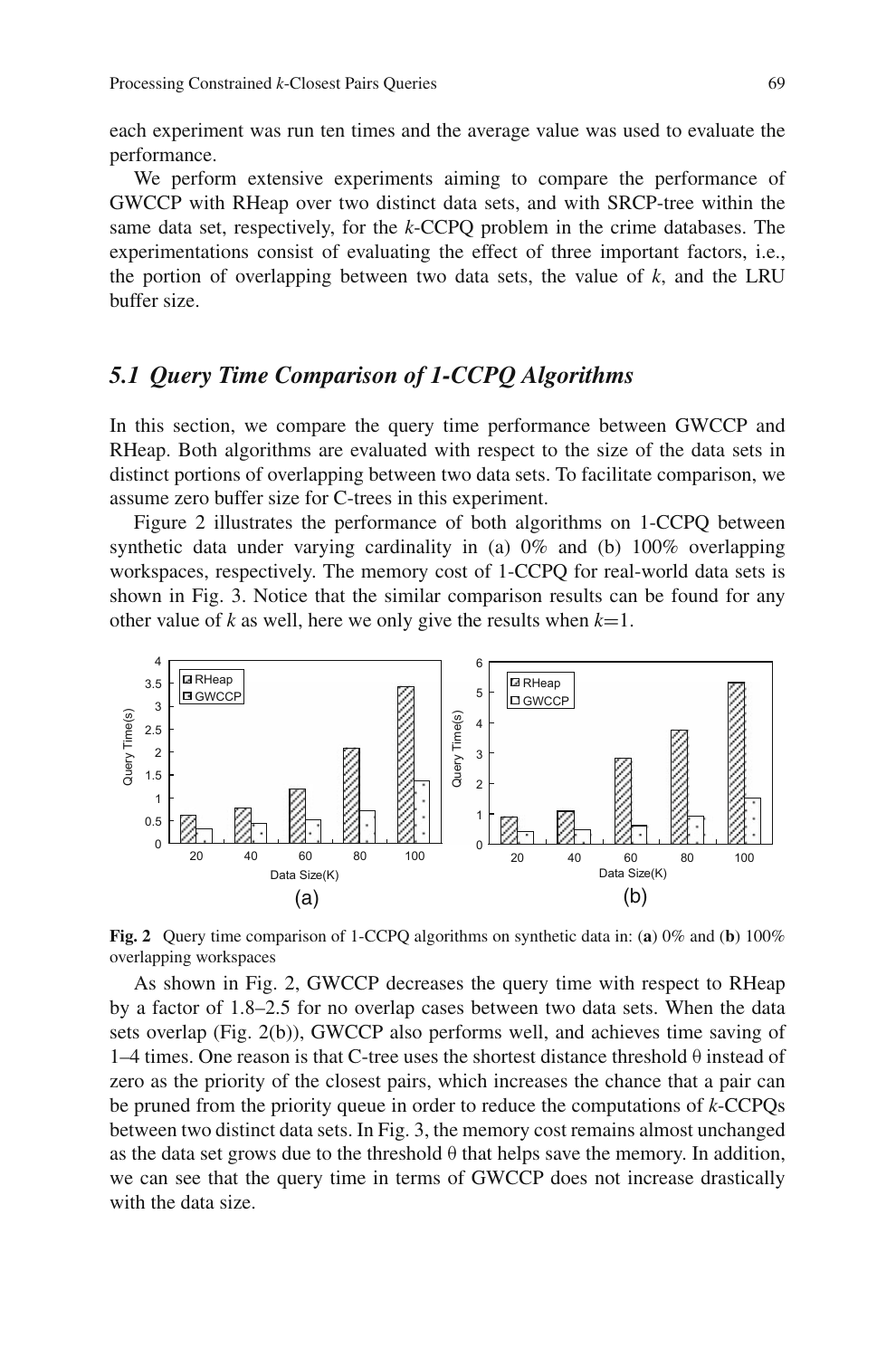<span id="page-11-0"></span>

**Fig. 3** Memory cost comparison of 1-CCPQ algorithms on real-world data in: (**a**) 0% and (**b**) 100% overlapping workspaces

We conclude that GWCCP is a better solution for the *k*-CCPQ problem, especially when the data sets significantly overlap. Since both algorithms are sensitive to the overlap factor, we have to further discuss the effect of this parameter in the following section.

## *5.2 The Effect of Overlap*

We compare the memory cost of GWCCP with that of RHeap in the synthetic and the real-world data sets of 40 K cardinality as the overlapping percentage changes from 0 to 100%. The results are shown in Fig. [4.](#page-11-1)

<span id="page-11-1"></span>

**Fig. 4** Memory cost comparison on the overlap factor with: (**a**) synthetic and (**b**) real-world data

Straightforwardly, the overlap between two data sets plays a critical role for the performance. However, for GWCCP, the memory cost for a query involving larger overlap is slightly higher than the case involving disjointed workspaces. Because the query window extended gradually until finding the *k-*CPQs, and the growing query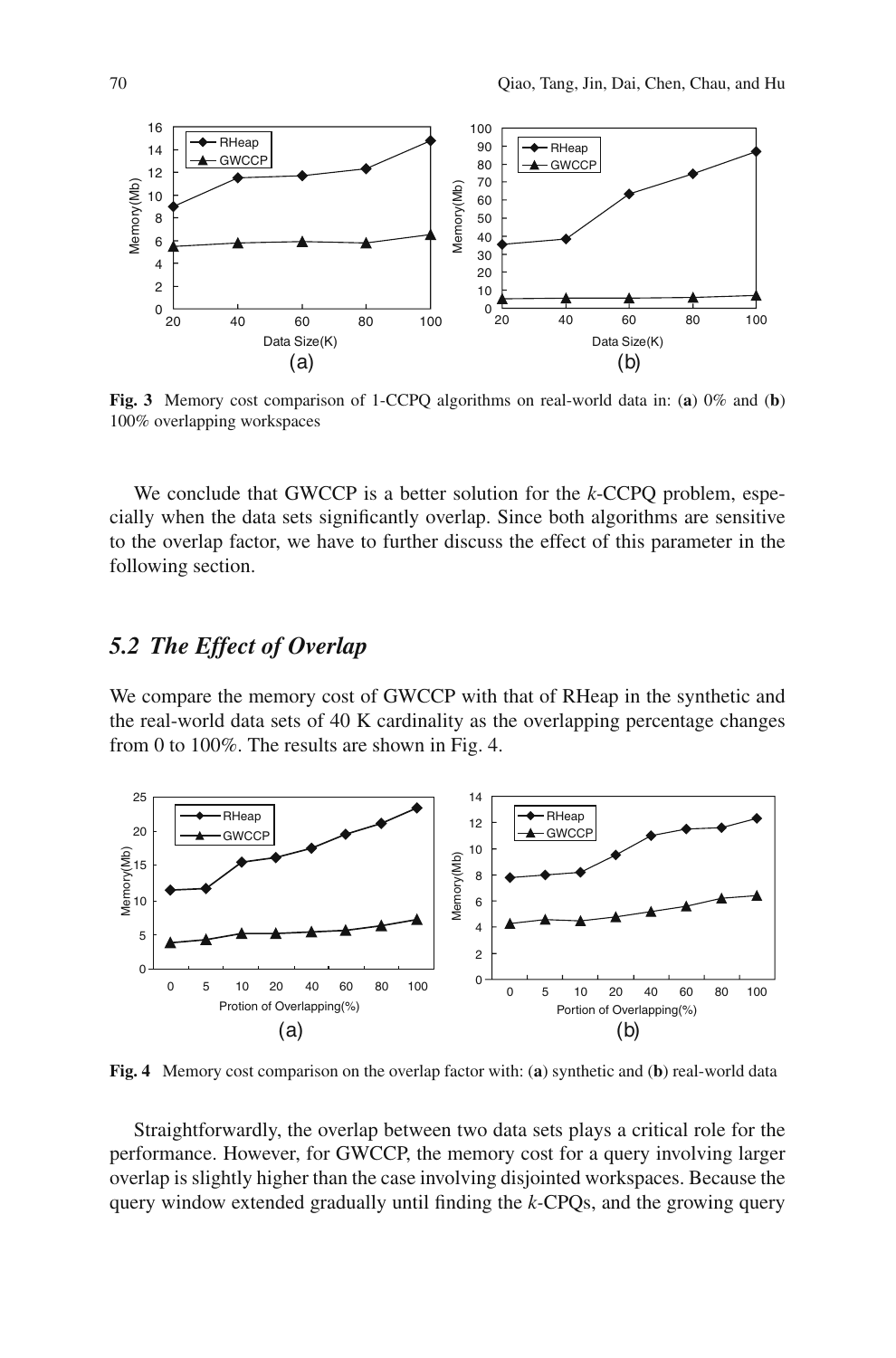window helps eliminate the unneccessary memory cost spent on computing the distances between spatial objects. For RHeap, the higher the portion of overlapping between two data sets, the higher the memory cost. In summary, GWCCP is more suitable for *k*-CCPQ with a higher portion of overlapping between two distinct data sets.

## *5.3 The Effect of k*

For this set of experiments, we run *k*-CCPQs in the real-world and in the synthetic data sets of 40 K cardinality, with *k* varying from 1 up to 100,000. Figures [5](#page-12-0) and [6](#page-12-1) illustrate the query time and the memory cost of both algorithms assuming (a)  $0\%$ and (b) 100% overlapping workspaces in the real-world data sets.

<span id="page-12-0"></span>

**Fig. 5** Query time comparison of *k*-CCPQ algorithms with real-world data in: (**a**) 0% and (**b**) 100% overlapping workspaces

<span id="page-12-1"></span>

**Fig. 6** Memory cost comparison of *k*-CCPQ algorithms with synthetic data in: (**a**) 0% and (**b**) 100% overlapping workspaces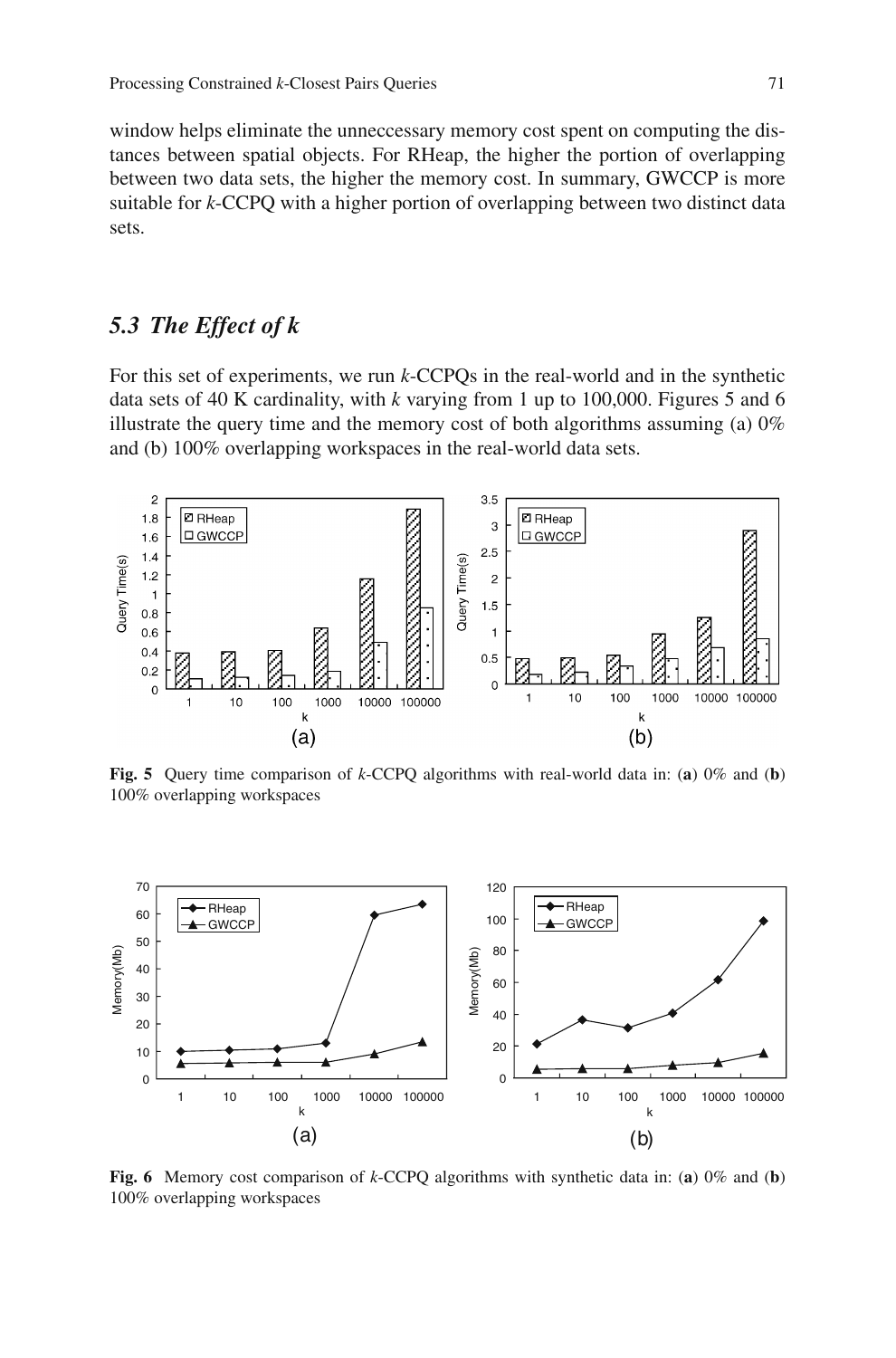According to Fig. [5,](#page-12-0) the cost of both algorithms increases with *k* in the real-world data sets. This is because both algorithms need more time to find the increased closest pairs of spatial objects as *k* grows. GWCCP wins RHeap with an average gap of 65% and 53% in 0% and 100% overlapping workspaces, respectively.

We can see from Fig. [6](#page-12-1) that GWCCP achieves a significant improvement in terms of memory cost by a factor of 2–5 for 0% overlap (respectively,  $4-7$  for 100% overlap) as *k* grows. This further illustrates that GWCCP adapts to cope with the case of higher overlap between two data sets. According to Fig. [6,](#page-12-1) when the *k*value is larger than 1,000, the memory cost of RHeap changes sharply. However, GWCCP has a slight change when *k* increases. This is because C-tree uses the LRU buffer policy [\[13\]](#page-16-8) to improve the quality of the C-tree update operation. In the following section, we will further investigate the effect of the LRU buffer.

## *5.4 Disk Access Comparison Under Distinct Buffer Size*

Buffer policies considerably affect the performance of R-tree [\[19\]](#page-16-14). In this set of experiments, the buffer varies from  $B = 0, \ldots, 256$  pages, i.e., each C-tree has equal portions of *B*/2 pages. We observe the performance of each algorithm in the realworld as well as the synthetic data sets of 40 K cardinality assuming 20% overlap and  $k = 1000$ . It is a tradeoff to choose a relatively low overlapping percentage, and RHeap performs well when*k* is lower than 1000 as empirically illustrated in the previous subsection. The results are shown in Fig. [7.](#page-13-0)

<span id="page-13-0"></span>

**Fig. 7** Comparison of *k*-CCPQ algorithms under distinct LRU buffer size in: (**a**) synthetic and (**b**) real-world data sets

Figure [7](#page-13-0) shows that the results for the synthetic and the real-world data sets are improved by up to 3 times in terms of disk accesses. However, RHeap is not sensitive to the buffer size (only up to 10% improvement as the buffer size reaches 256). On the contrary, GWCCP is sensitive to the buffer size. Because GWCCP uses the LRU buffer policy to maintain the C-trees, the disk accesses are greatly reduced.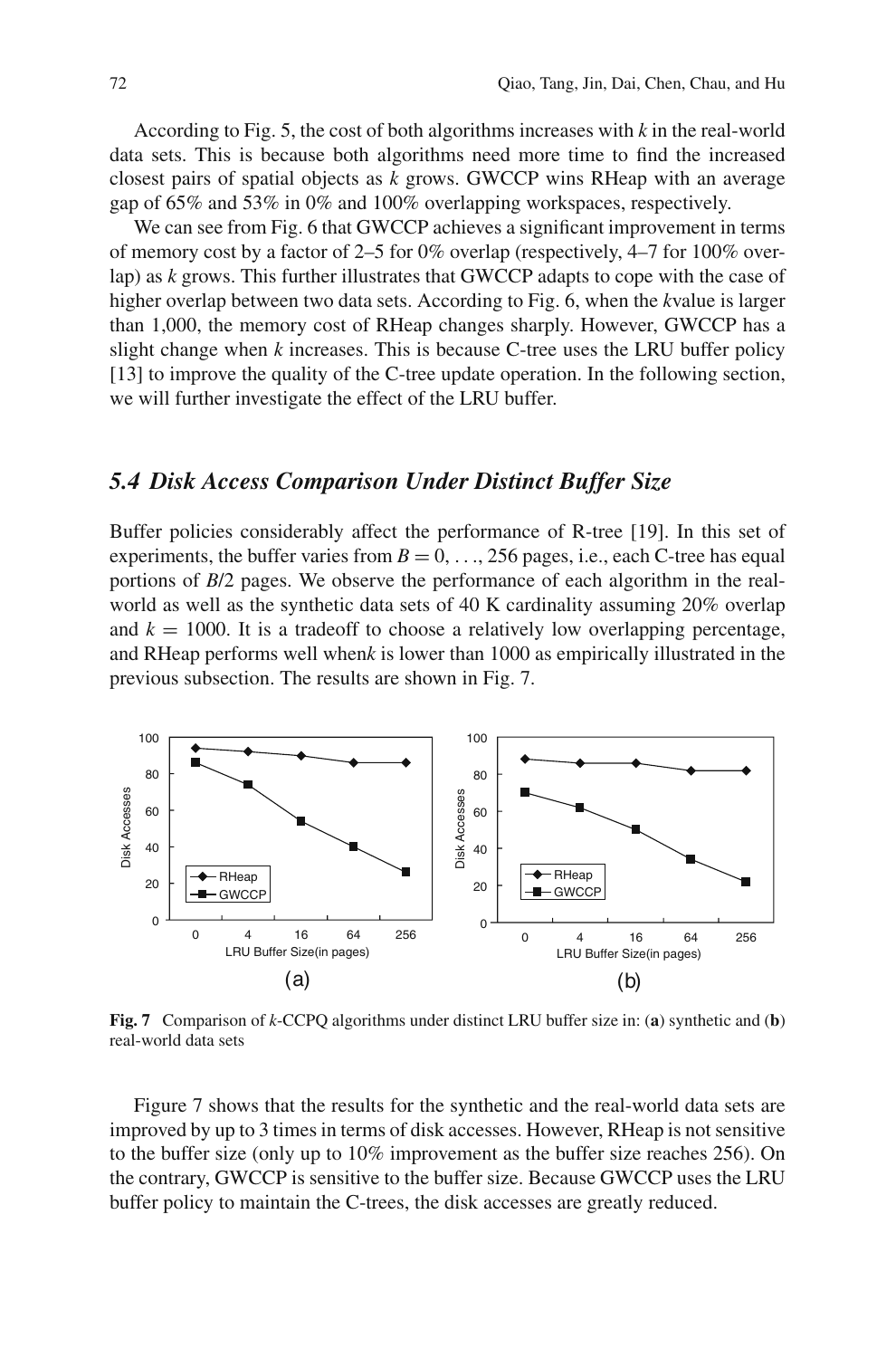## *5.5 Comparison Between GWCCP and SRCP-Tree*

The problem of finding *k*-CCPQ in the same data sets is another practical problem in real-world scenarios. For example, a police officer may want to find the two closest first-aid centers. As suggested by [\[7\]](#page-16-2), SRCP-tree performs well in handling this problem. In this section, we compare the performance in terms of the query time and memory cost of GWCCP with SRCP-tree.

In this set of experiments, we compare these two algorithms with an 80 K realworld and 80 K synthetic data sets. We first observe the query time of GWCCP and SRCP-tree as the overlapping percentage ranges from 0 to 100% with an interval of 20%. The results are shown in Fig. [8.](#page-14-1)

<span id="page-14-1"></span>

**Fig. 8** Query time comparison within the same data set under distinct portions of overlapping on: (**a**) synthetic and (**b**) real-world data

As shown in Fig. [8,](#page-14-1) GWCCP outperforms SRCP-tree when the portion of overlapping is lower than 60% in the real-world and the synthetic data sets. For GWCCP, the query window is gradually extended until it finds the *k*-CCPQs (the overlapping percentage is about 60%), which helps eliminate the re-calculation of CPs. In particular, the increase of query time in terms of GWCCP is slight as it finds the *k*-CCPQs, whereas the query time in terms of SRCP-tree decreases drastically when the overlapping percentage is higher than 60%. This is because the probability of having a CP in the query range increases as it becomes large, and thus the query time drops.

We also compare the memory cost of these two methods within the synthetic and the real-world data sets, the results are shown in Fig. [9.](#page-15-4)

<span id="page-14-0"></span>As we can see from Fig. [9,](#page-15-4) the memory cost of GWCCP keeps flat when the portion of overlapping reaches 60%, whereas the curve of SRCP-tree goes up linearly with the overlapping percentage. The reason is that GWCCP will stop searching when it finds the *k*-CCPQs, even if the portion of overlapping increases.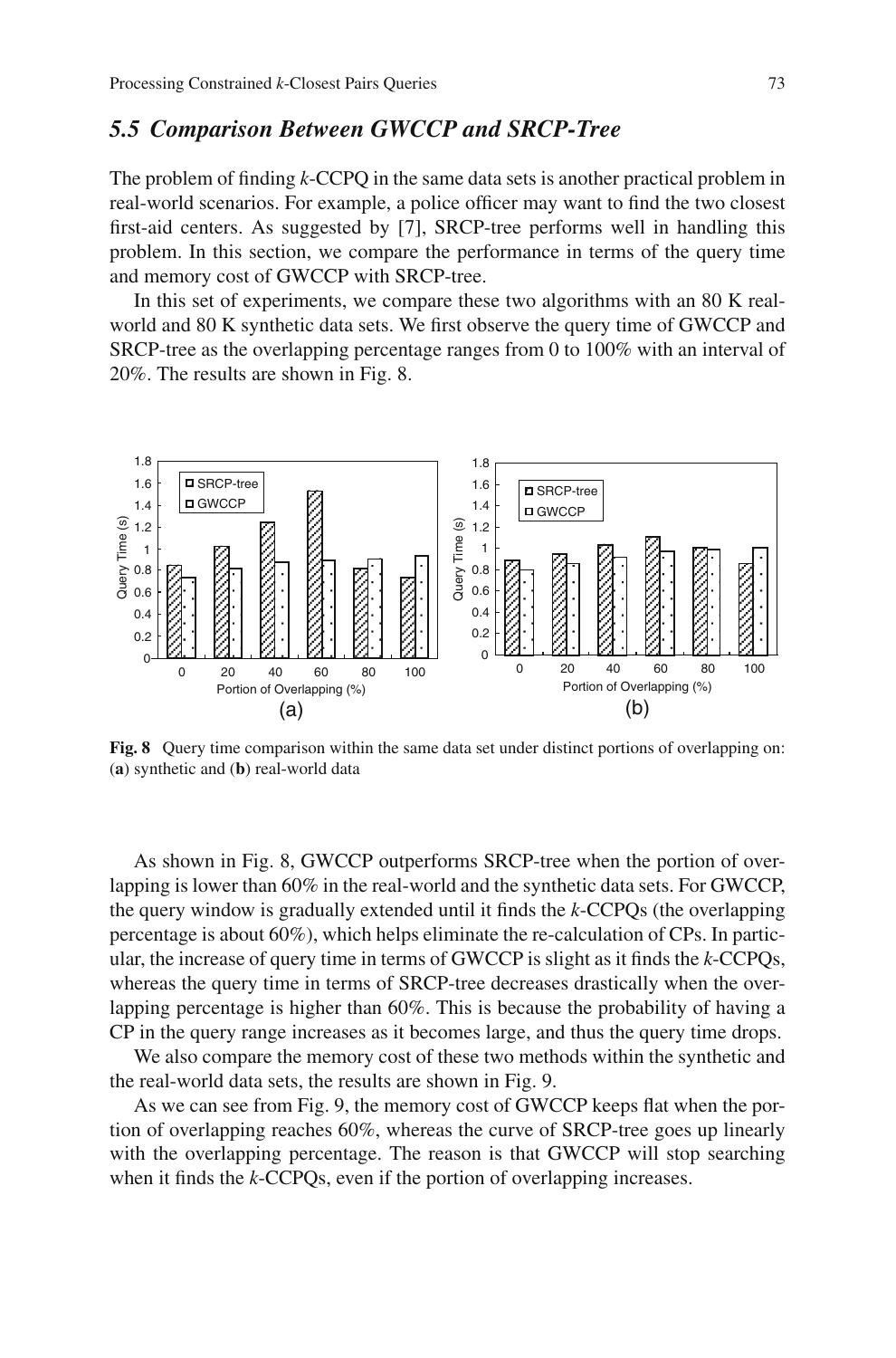<span id="page-15-4"></span>

**Fig. 9** Memory cost within the same data set under distinct portions of overlapping on: (**a**) synthetic and (**b**) real-world data

# **6 Conclusions and Future Work**

We have proposed a new constrained *k*-closest pairs query processing algorithm based on growing windows, namely GWCCP. It employs an R-tree structure having inherent properties of the SRCP-tree to store the index entities, and a density-based range estimation method without boundary to calculate the square query range. Experiments have demonstrated that GWCCP outperforms the heap-based algorithm with respect to the portion of overlapping between two distinct data sets, the value of *k*, and the LRU buffer size.

We point out several interesting issues for future research including developing other range estimation approaches for *k*-CCPQs, proposing other good buffer policy for C-trees, and applying our proposed algorithm to assist in crime mapping and data analysis.

**Acknowledgments** This work is supported by the National Natural Science Foundation of China under Grant No. 60773169, the 11th Five Years Key Programs for Sci. and Tech. Development of China under Grant No. 2006BAI05A01, and the Youth Software Innovation Project of Sichuan Province under Grant Nos. 2007AA0032 and 2007AA0028.

## **References**

- 1. Overview of Data Collection in British Columbia. Available at http://www.pssg.gov.bc. ca/police\_services/publications/
- <span id="page-15-0"></span>2. Chen H (2007) Exploring extremism and terrorism on the Web: the dark web project. In: Pacific Asia Workshop on Intelligence and Security Informatics, PAISI 2007, Chengdu, pp. 1–20
- <span id="page-15-1"></span>3. Leipnik MR, Albert DP (2003) GIS in law enforcement: Implementation issues and case studies. Routledge, London, pp. 1–47
- <span id="page-15-3"></span><span id="page-15-2"></span>4. Corral A, Manolopoulos Y, Theodoridis Y, Vassilakopoulos M (2000) Closest pair queries in spatial databases. In: Proceedings of ACM SIGMOD 2000, Dallas, pp. 189–200